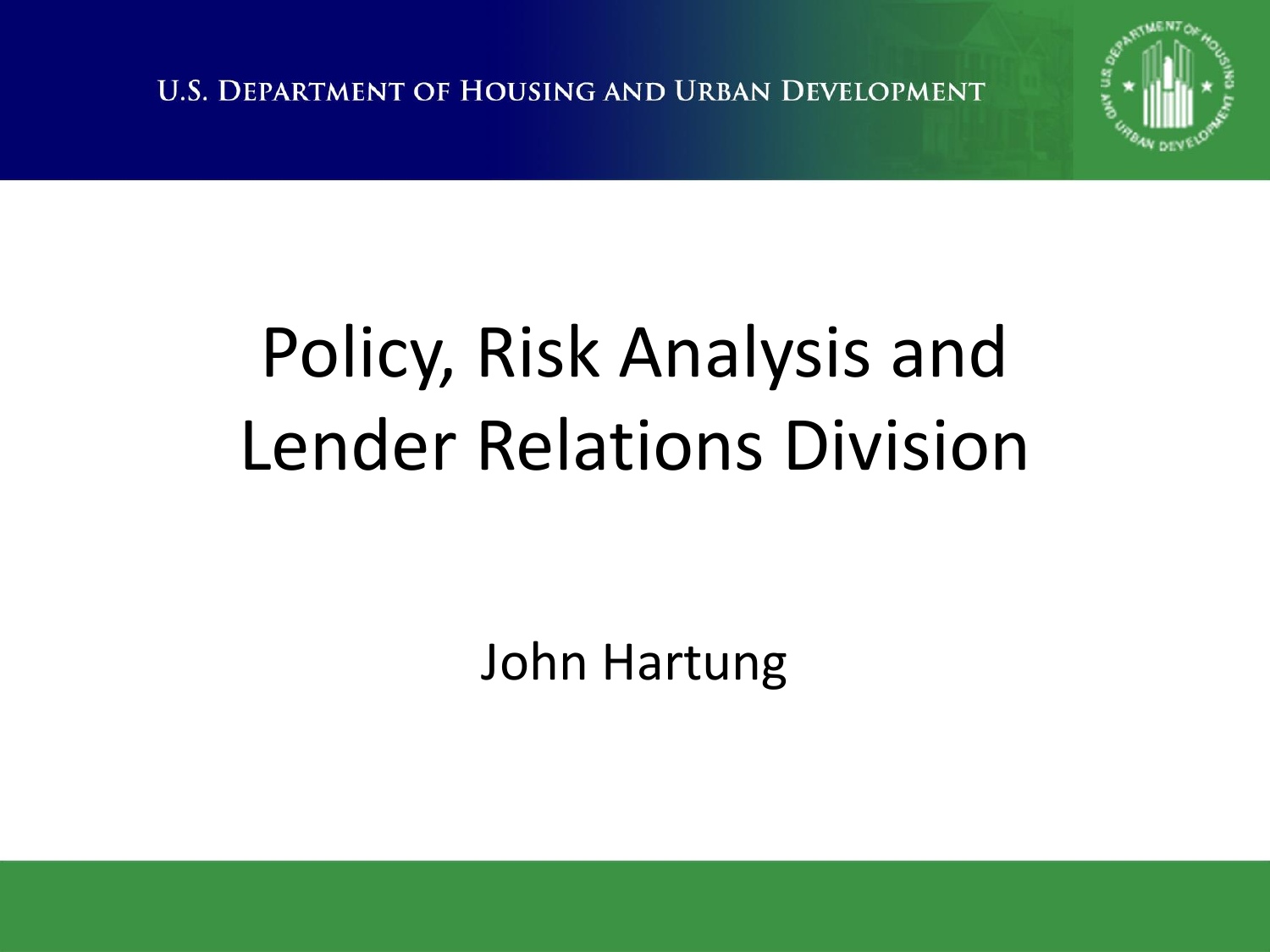## **Waivers**

- Reduction of waiver requests since publication of Handbook 4232.1 and recent REV-1.
- Waiver requests should be submitted:
	- Using *Request for Waiver of Housing Directive (form HUD-2-ORCF)*,
	- At the time of the application, and
	- *NOT* at closing or a few days before closing.
- Property insurance requirements (Production, Chapter 14) waivers should include some kind of risk analysis to demonstrate the lender has:
	- Engaged their insurance agent(s),
	- Clearly stated the risk and possible financial impact to HUD, and
	- Determined the waiver would be in HUD's best interest.

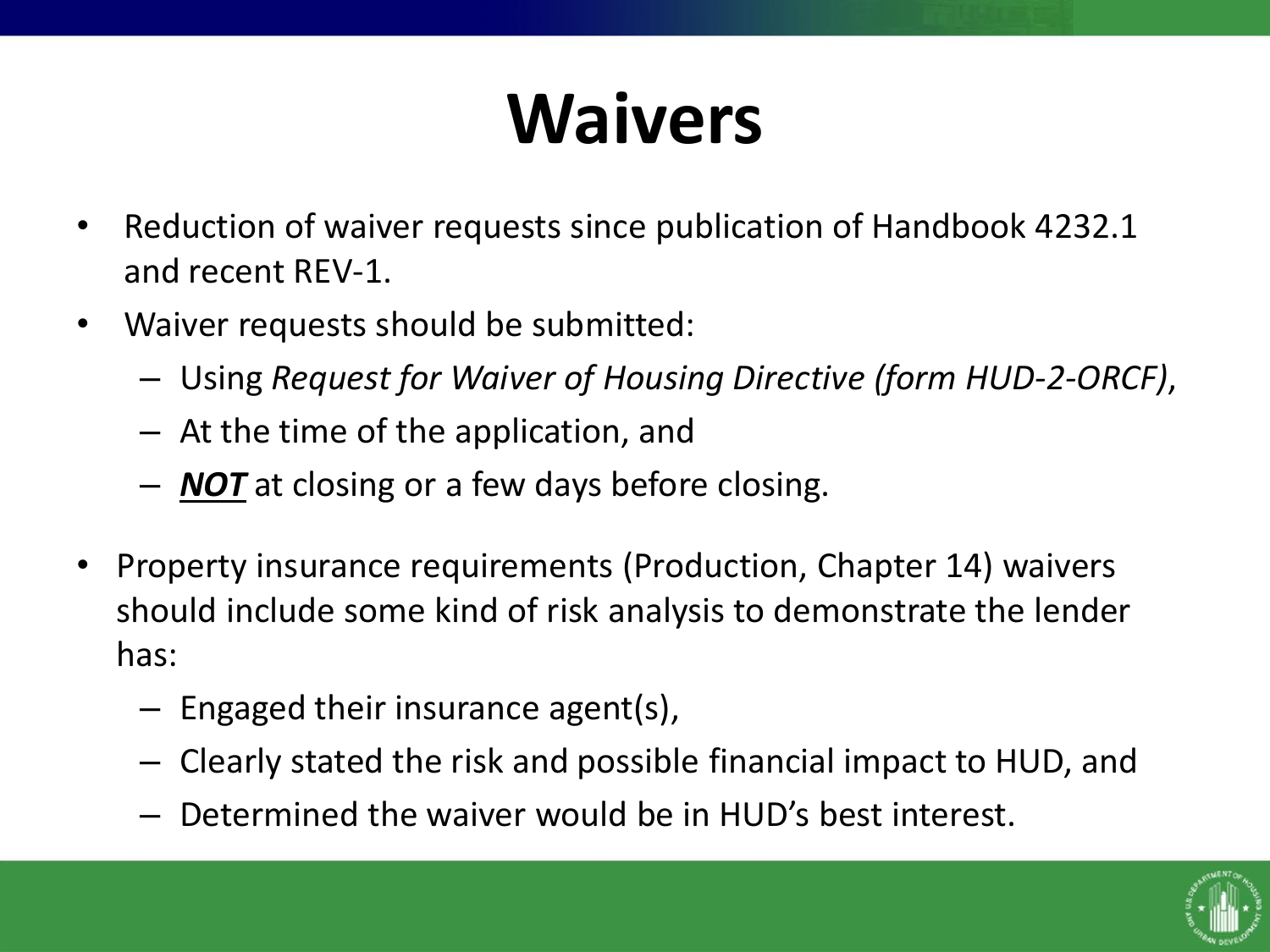### **LEAN THINKING and PROGRAM Q & A: Section 232 Pre-Submission Resources**

- Q & A Bank and how it is maintained
- How Lean Thinking works
- How your question gets reviewed
- How to use Lean Thinking effectively

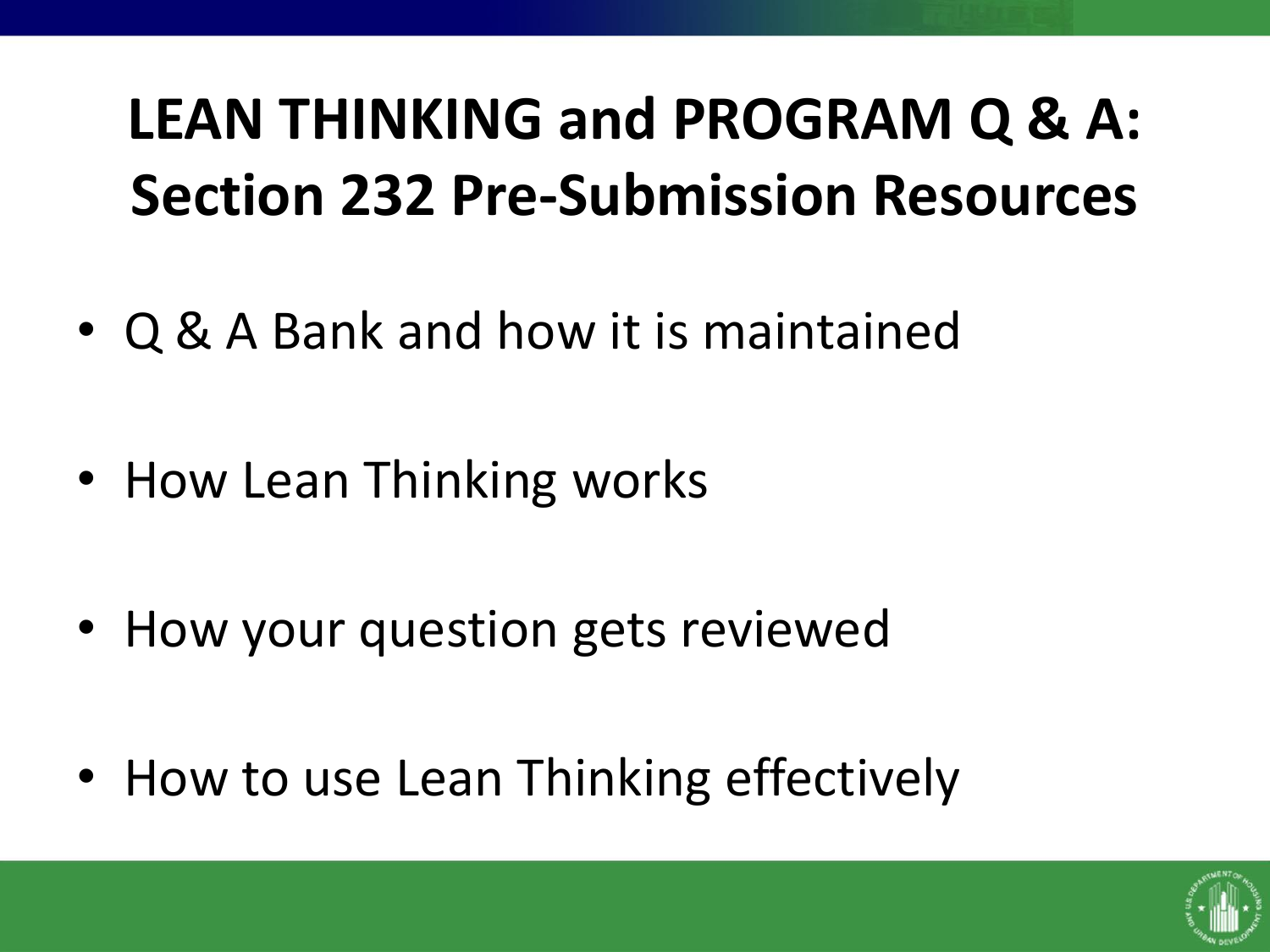### Lender Performance

- ORCF collects data points both during underwriting and Closing.
- Categories include:
	- Mathematical Calculations to Support Underwriting
	- Quality Control of Package
	- Responsiveness
	- Due Diligence of Facility's Performance
	- Programmatic and Legal Issues
	- Third Party Technical Reports/Lender Assessment of Physical Asset

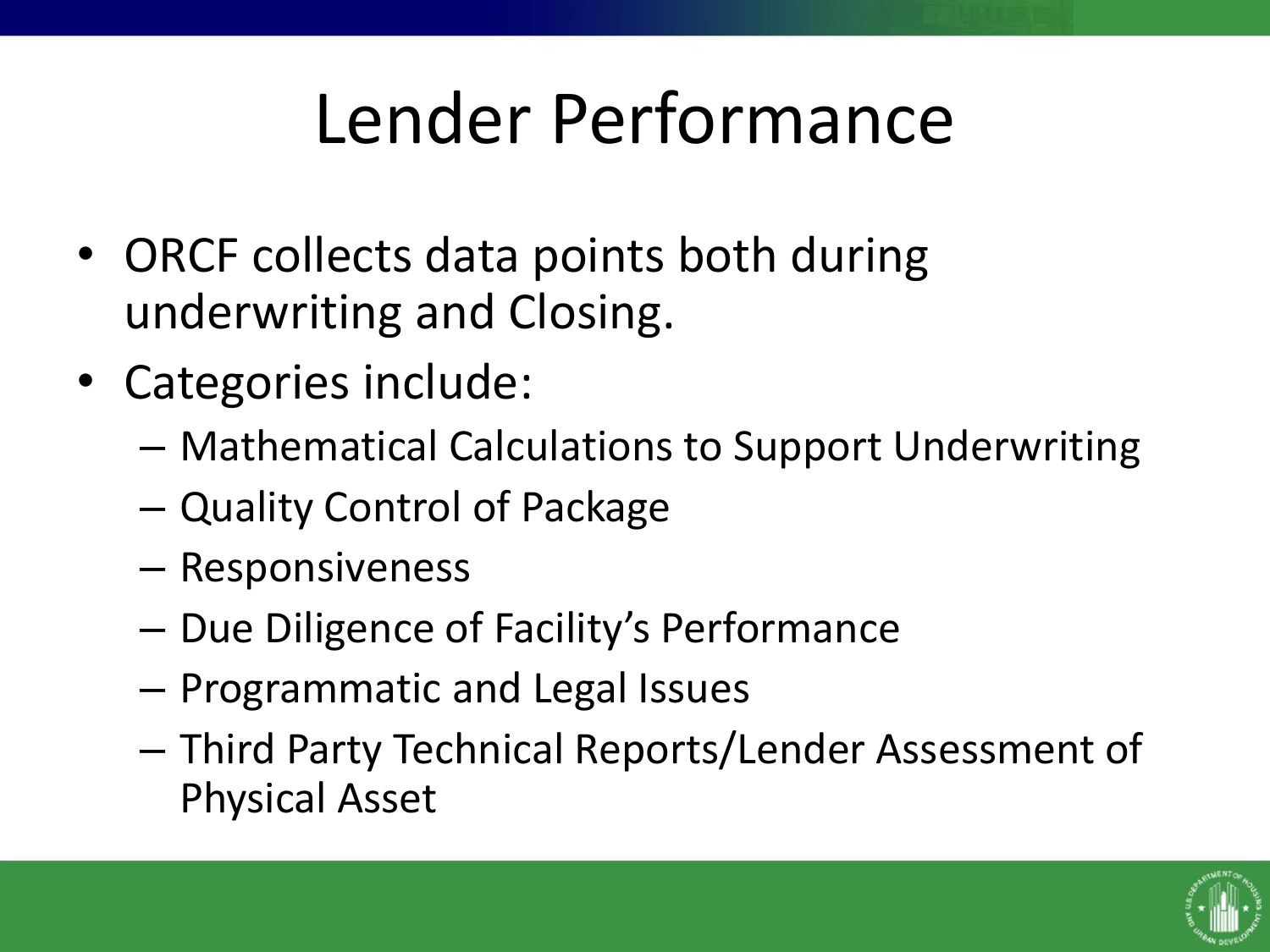#### **LENDER PERFORMANCE METRICS Uptick in Significant Underwriting Issues**

• **Implemented FY 2012**

#### • **Measures Six Metrics (2016)**

- Mathematical Calculations (10 apps)
- Quality Control (23 apps)
- Lender Responsiveness (19 apps)
- Due Diligence (14 apps)
- Program/Legal Requirements (13 apps)
- Third Party Reports (17 apps)

#### • **Errors**

- 27% Error Rate in 2012
- 11% Error Rate in 2014
- 18% Error Rate in 2016



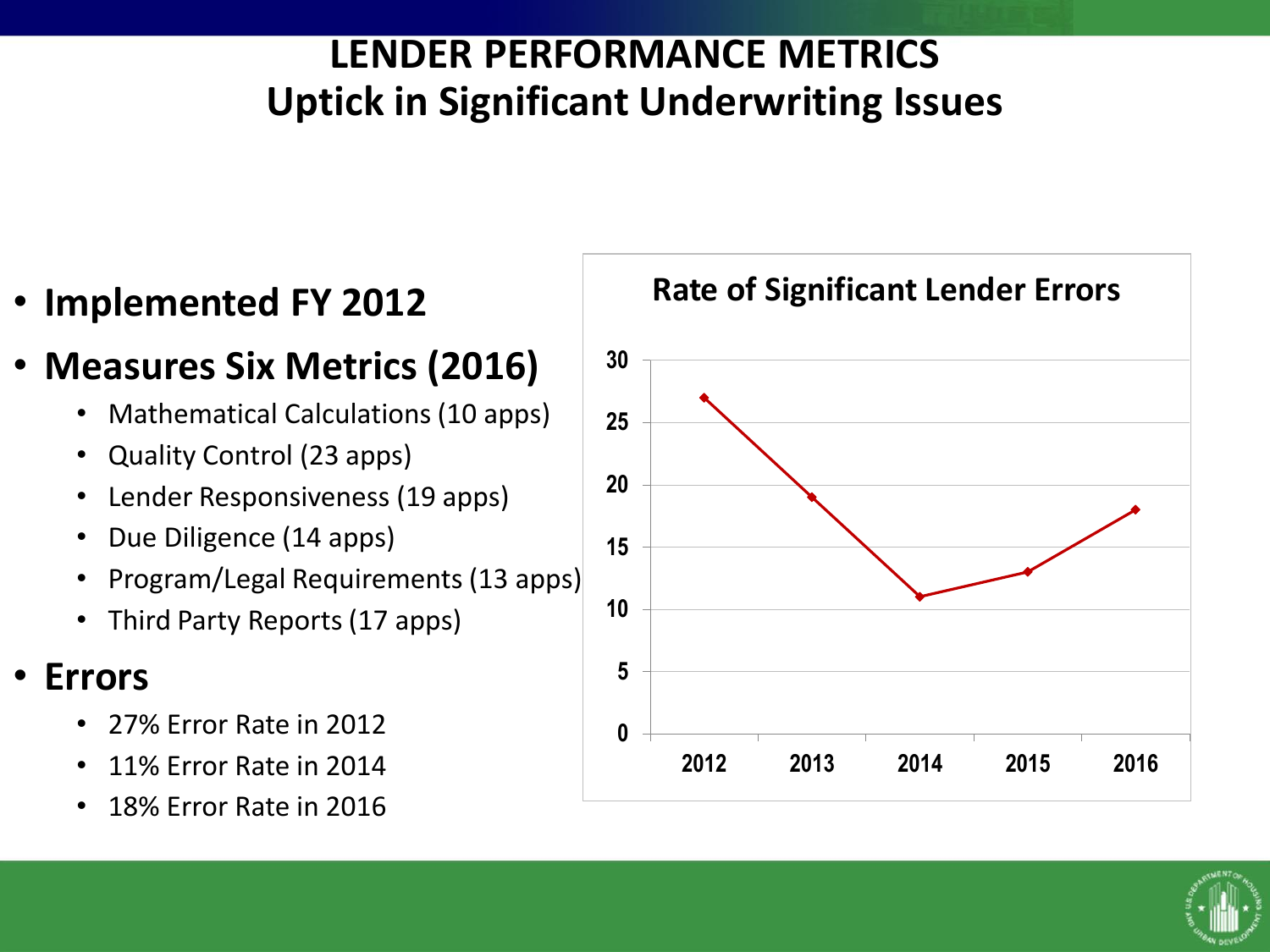### State Risk Monitoring

- ORCF Production uses internal tool to analyze potential state regulatory and funding risks
- Tool prompts further action when facility characteristics & state funding and regulatory environment point to potential heightened risks
- When state risk factors are triggered, ORCF UW determines if issues are addressed or reaches out to Lender for response
- Lender conducts due diligence and responds
	- ORCF accepts responses and/or mitigants, OR
	- Engages Lender to mitigate

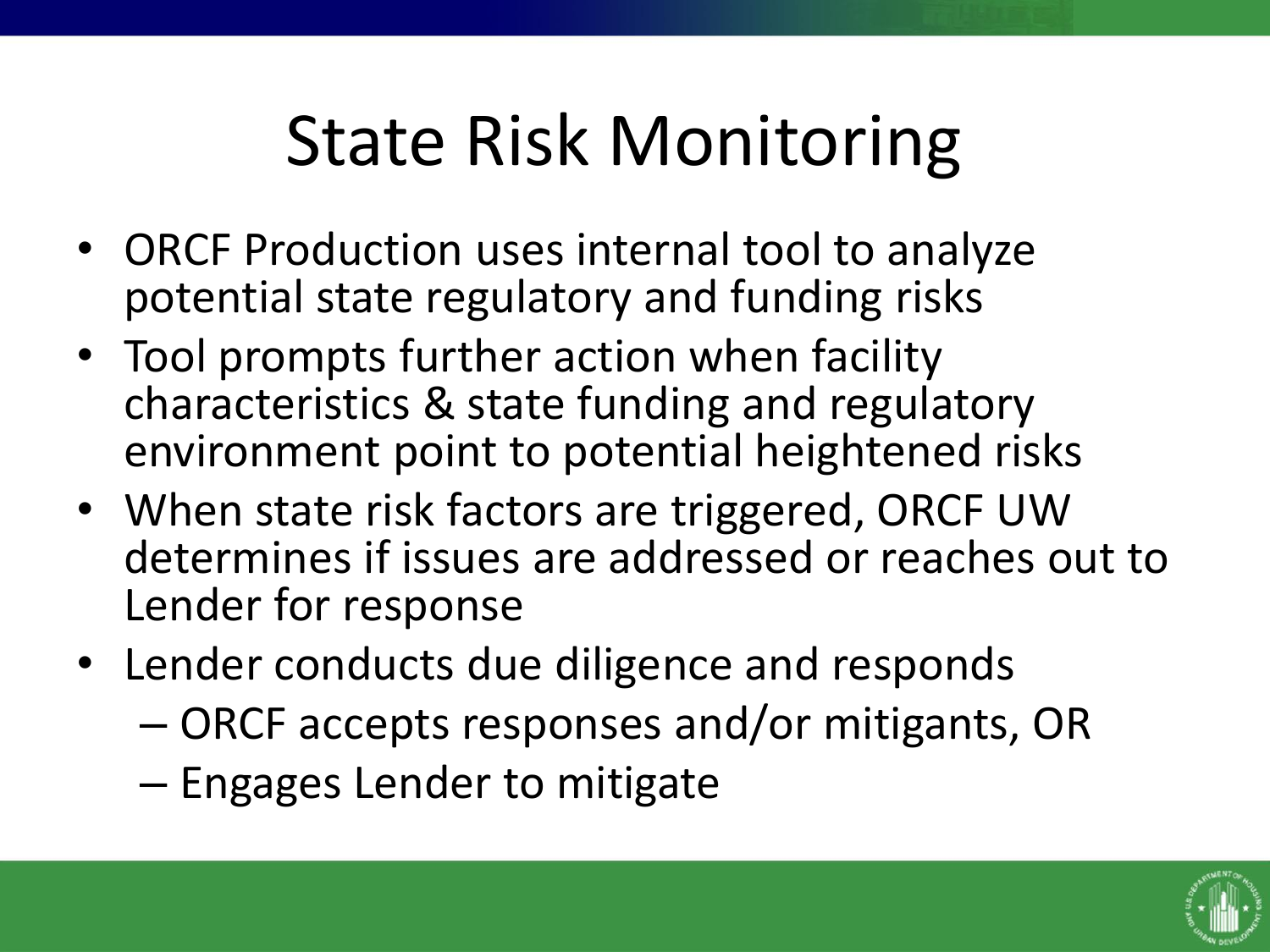### Areas of Risk

#### • **Funding:**

- *State Budgetary Constraints:* Very high Medicaid Census or Sensitivity to moderate reductions in Medicaid, especially in states with pending or rate reductions
- *Medicaid Reimbursement Delays*: States with pattern of history of payment delays

#### • **Eligibility & Compliance:**

– *HCBS Settings Final Rule (Medicaid Waivers, HCBS State Plan Option)*: SNF/ALFs with significant Medicaid for non-SNF portion or very high non-SNF Medicaid Census

#### • **Threats to Occupancy:**

- *Rebalancing toward Home- and Community-Based Settings (i.e. Money Follows the Person, etc.):*
	- Projects with high MI/DD population
	- SNFs with high non-elderly, physically disabled population or SNFs in states rebalancing toward HCBS
- *Implementation of the Olmstead Decision*: Projects with high MI/DD population in states with settlement agreements or pending cases

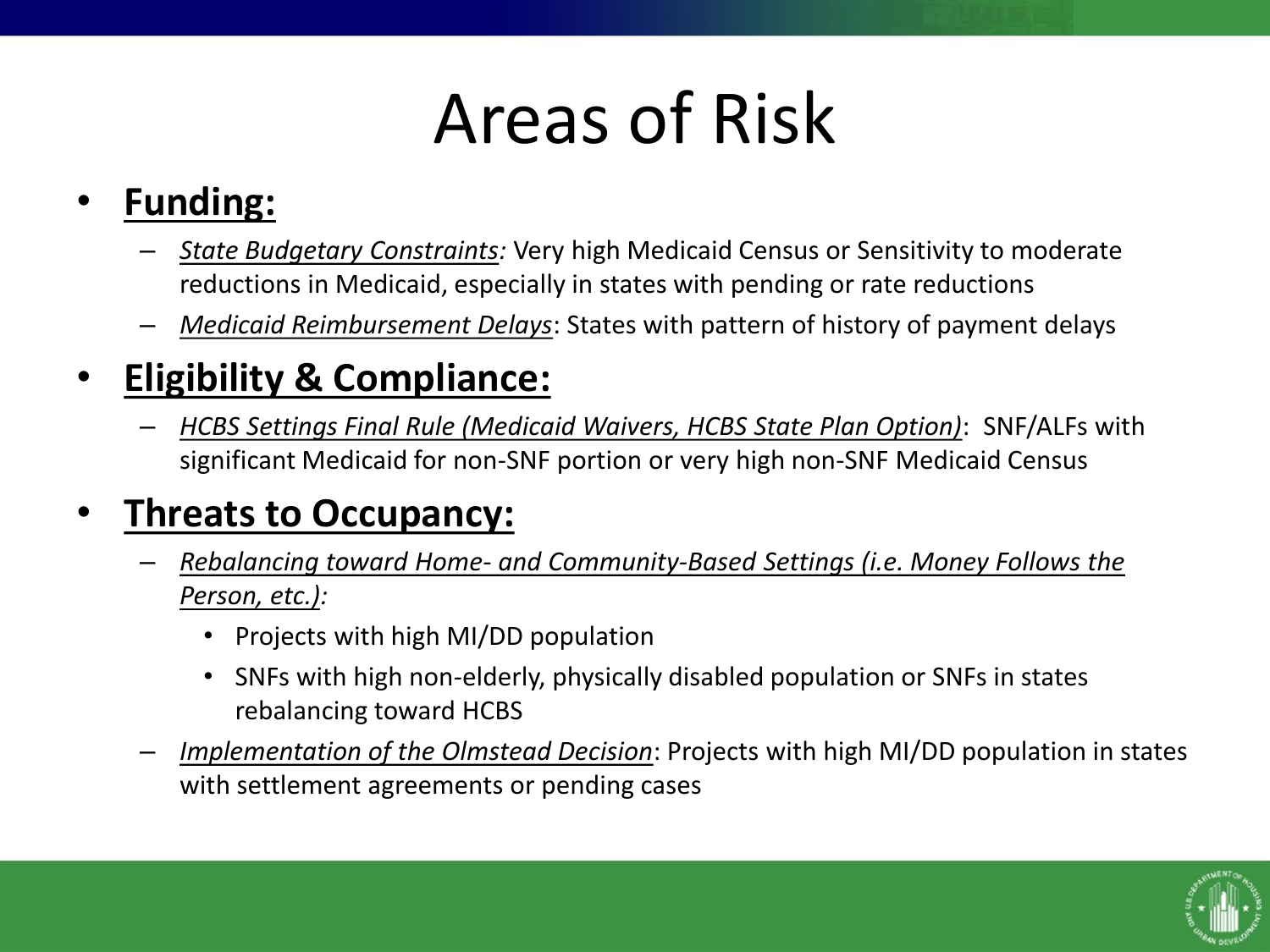### Questions to Consider

#### • **Funding:**

- *State Budgetary Constraints:* demonstrate owner/operator plan for working through changes or demonstrate financial capacity to withstand future reductions
- *Medicaid Reimbursement Delays*: require Accounts Receivable Financing or demonstrate history of timely payments and/or capacity for handling payment delays

#### • **Eligibility & Compliance:**

– *HCBS Settings Final Rule (Medicaid Waivers, HCBS State Plan Option)*: demonstrate likelihood of compliance or ability to operate with Medicaid (non-SNF)

#### • **Threats to Occupancy:**

- *Rebalancing toward Home- and Community-Based Settings (i.e. Money Follows the Person, etc.):* demonstrate stability of state's Medicaid funding for MI/DD and/or facility's ability to serve other resident types or payors
- *Implementation of the Olmstead Decision*: demonstrate facility's ability to serve other types of residents